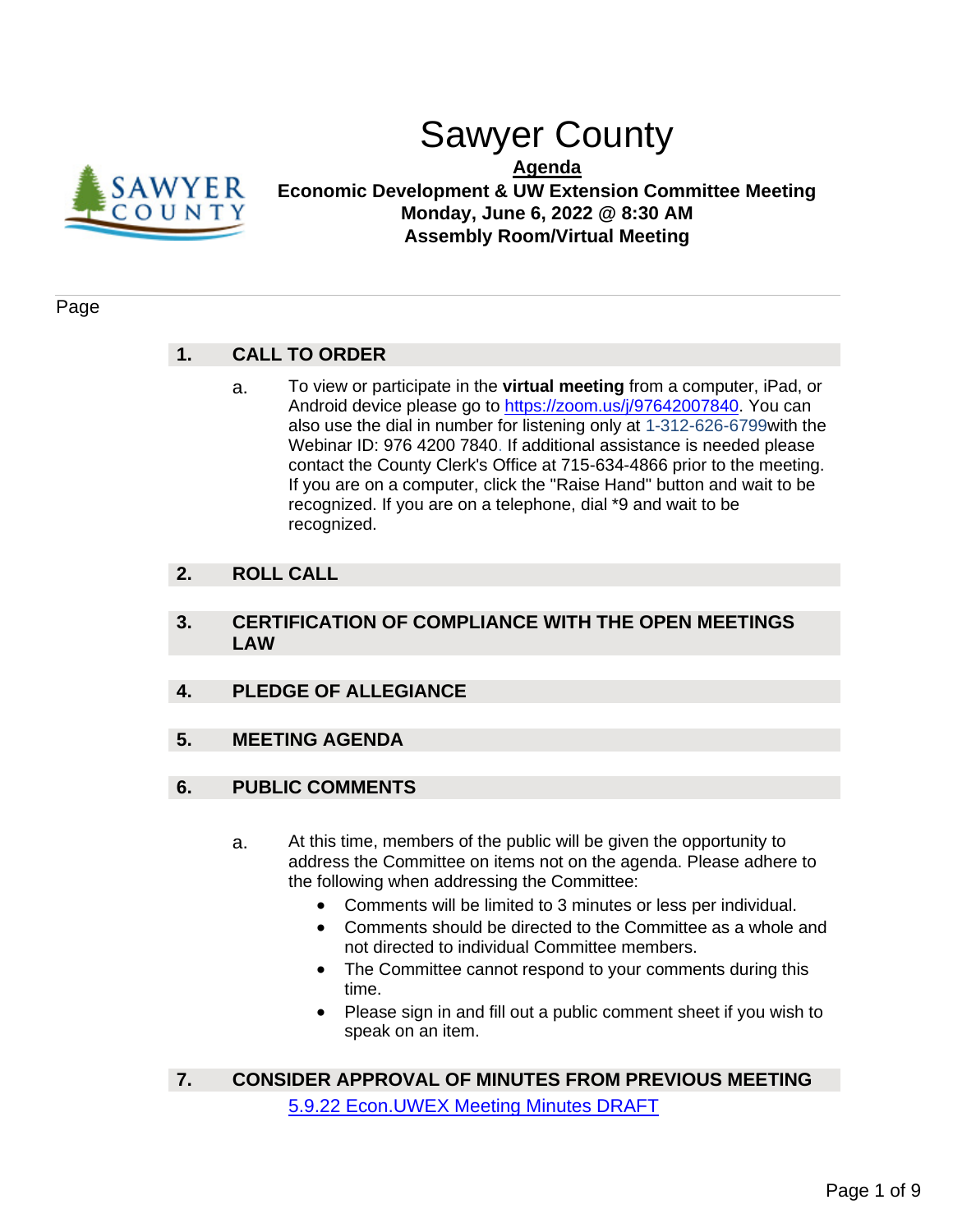$4 - 5$  a.

### **8. BROADBAND FORWARD**

- a. Designating County Point of Contact (discussion and possible action)
- **9. SAWYER COUNTY HOUSING AUTHORITY UPDATE - USE OF ARPA FUNDS**

### **10. SAWYER COUNTY AGRICULTURAL FAIR ASSOCIATION REPORT**

**11. UNIVERSITY OF WISCONSIN-EXTENSION DEPARTMENT REPORT**

### **12. HAYWARD LAKES VISITORS & CONVENTION BUREAU**

6 - 7 a. [Hayward Lakes June Marketing Report 22](#page-5-0)

### **13. NORTHWEST REGIONAL PLANNING COMMISSION REPORT**

### **14. ECONOMIC DEVELOPMENT CORPORATION REPORT**

### **15. LIBRARY UPDATES**

- 
- 8 9 a. Weiss Library Weiss - [Director's Report 5-26-22](#page-7-0)

### **16. MOTORIZED TRAIL AND NON-MOTORIZED TRAIL REPORT**

- **17. HISTORICAL SOCIETY**
- **18. FUTURE AGENDA ITEMS**

### **19. CORRESPONDENCE, REPORTS FROM CONFERENCES AND MEETINGS, OTHER MATTERS FOR DISCUSSION ONLY**

### **DISCLAIMER:**

*A quorum of the County Board of Supervisors or of any of its committees may be present at this meeting to listen and observe. Neither the Board nor any of the committees have established attendance at this meeting as an official function of the Board or committee(s) or otherwise made a determination that attendance at the meeting is necessary to carry out the Board or committee's function. The only purpose for other supervisors attending the meeting is to listen to the information presented. Neither the Board nor any committee (other than the committee providing this notice and agenda) will take any official action with respect to this noticed meeting.*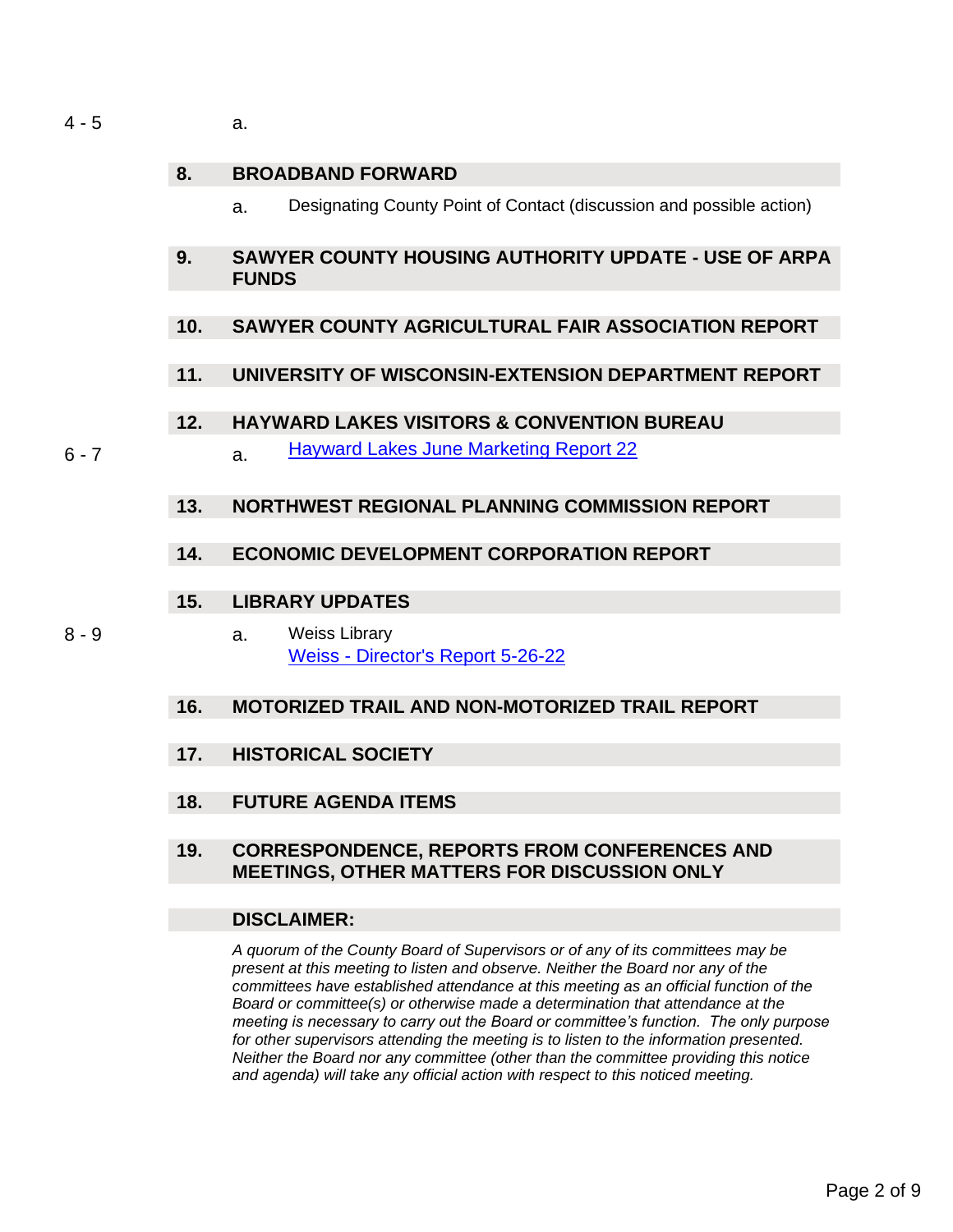*Copy sent via email to: County Clerk and News Media. Note: Any person wishing to attend whom, because of a disability, requires accommodation should call the Sawyer County Clerk's Office (715.634.4866) at least 24 hours before the scheduled meeting so appropriate arrangements can be made.* 

*Mission Statement: Provide the leadership for implementation of the Education and Economic Development for Sawyer County. To provide leadership in monitoring outcomes, reviewing, and recommending for the County Board all policies related to educational and economic development initiatives of Sawyer County.*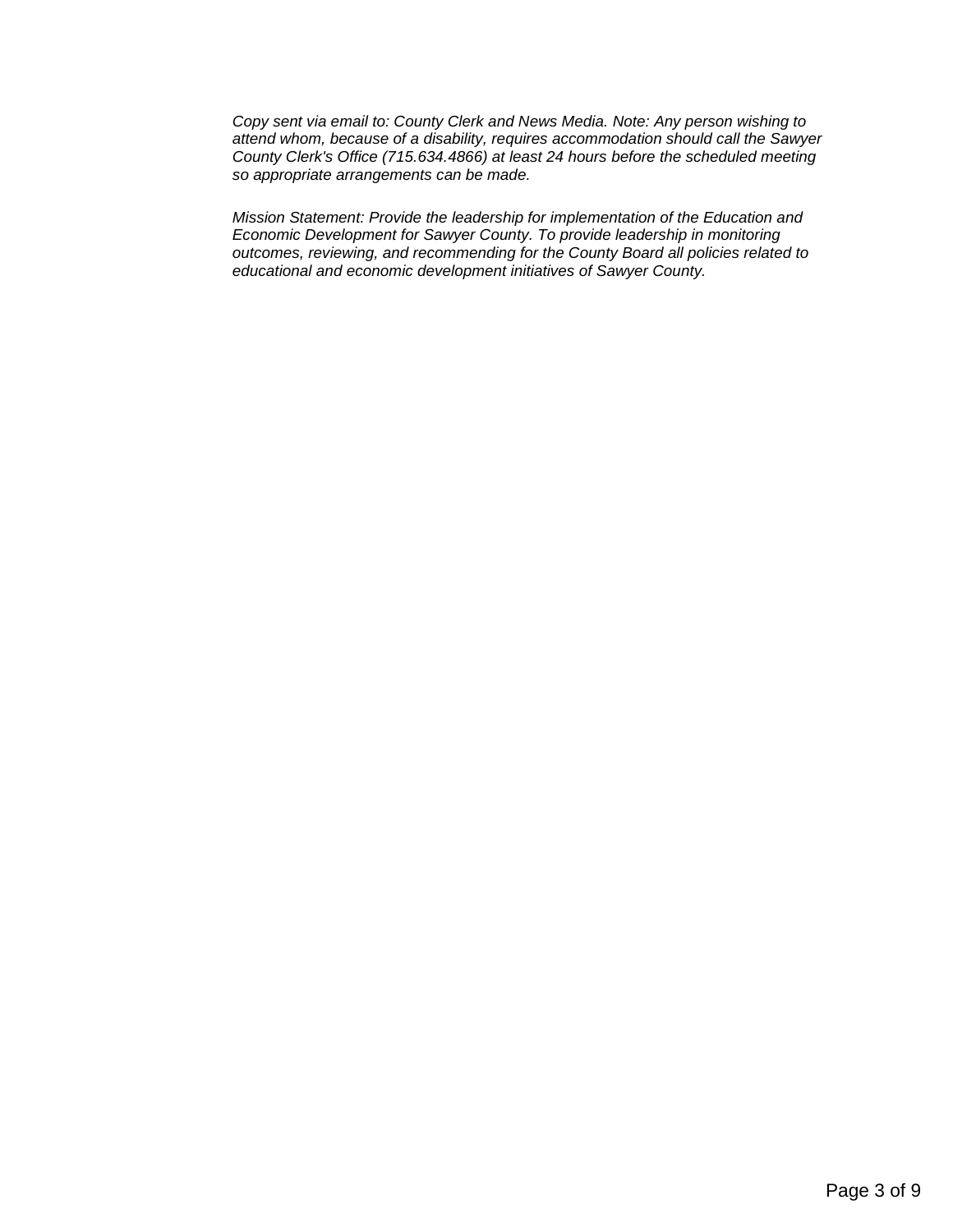<span id="page-3-0"></span>**Minutes of the May 9th meeting of the Sawyer County Economic Development and UW-Extension Committee Of the Sawyer County Board of Supervisors Assembly Room; Sawyer County**



| <b>Voting Committee Members Present:</b> |
|------------------------------------------|
| $\boxtimes$ Chair: Tom Duffy             |
| $\boxtimes$ VC -- John Righeimer         |
| $\boxtimes$ Stacey Hessel - Virtual      |
| $\boxtimes$ Brian Bisonette              |
| $\boxtimes$ Chris Rusk                   |

**Others Present:** Andy Albarado Sherry Beckman Mike Coleson Linda Zillmer Lori Baltrusis **Exercise South Bisonette Lori Baltrusis** Donna Knuckey Cathy LaReau

Lynn Fitch **Ken Pearson - Virtual** Molly Lank-Jones Jessica Wagner-Shultz-Virtual

**Call to Order –** At 8:30 am, Clerk Fitch completed introductions and called the meeting to order.

**Certification of Compliance** with the open meeting law was met. Roll Call was taken. Quorum was met.

**Election of Officers** – Clerk Fitch presided over the election of the Committee Chair. Mr. Righeimer nominated Tom Duffy as Chair; second by Brian Bisonette. There being no further nominations, a call for a unanimous vote was made. Motion passed without negative vote. Chair Duffy presided over the election of the Vice Chair. Ms. Hessel nominated John Righeimer as Vice Chair. There being no further nominations, a call for a unanimous vote was made. Motion passed without negative vote.

#### **Meeting Agenda --**

#### **Public Comments –**

**Minutes from previous meeting –** A motion was made by Mr. Righeimer to approve the minutes of the April 11, 2022, meeting; second by Mr. Bisonette. Motion carried without negative vote.

#### **Sawyer County Agricultural Fair Association Report –**

**University of Wisconsin-Extension Department Report –** Ms. Baltrusis advised that they report quarterly to the Committee with a written report. She introduced the role of the UWEX system as it relates to Sawyer County and provided a packet of information to all new board members.

**Hayward Lakes Visitors & Convention Bureau Report –** A written copy of the HLVCB SWAT Analysis was provided. Ms. Beckman advised they will begin working on the identified opportunities found in the SWAT Analysis.

**Northwest Regional Planning Commission --** A written report was provided. Mr. Pearson, loan fund manager for the revolving loan fund, reviewed the written report. Sawyer County businesses (existing and startup) were awarded 42.57% of the 2021 NWRPC total loans awarded out of the ten counties participating. The Bounce Back program continues offering \$10,000 grants to businesses opening up in a vacant facility.

**Economic Development Report** – Written reports were provided. Ms. Wagner-Schultz, president of the EDC board, advised they will begin working on their next strategic plan goals in the coming month, including hiring an executive director. They are meeting with the Winter Chamber to plan for a placemaking event in the Winter area and another with LCO.

**Library Update** -- Written reports were provided. Ms. Lank-Jones advised that they ensure the Weiss Library hosts youth activities that do not always require internet access. Summer story times are broadcast through WOJB radio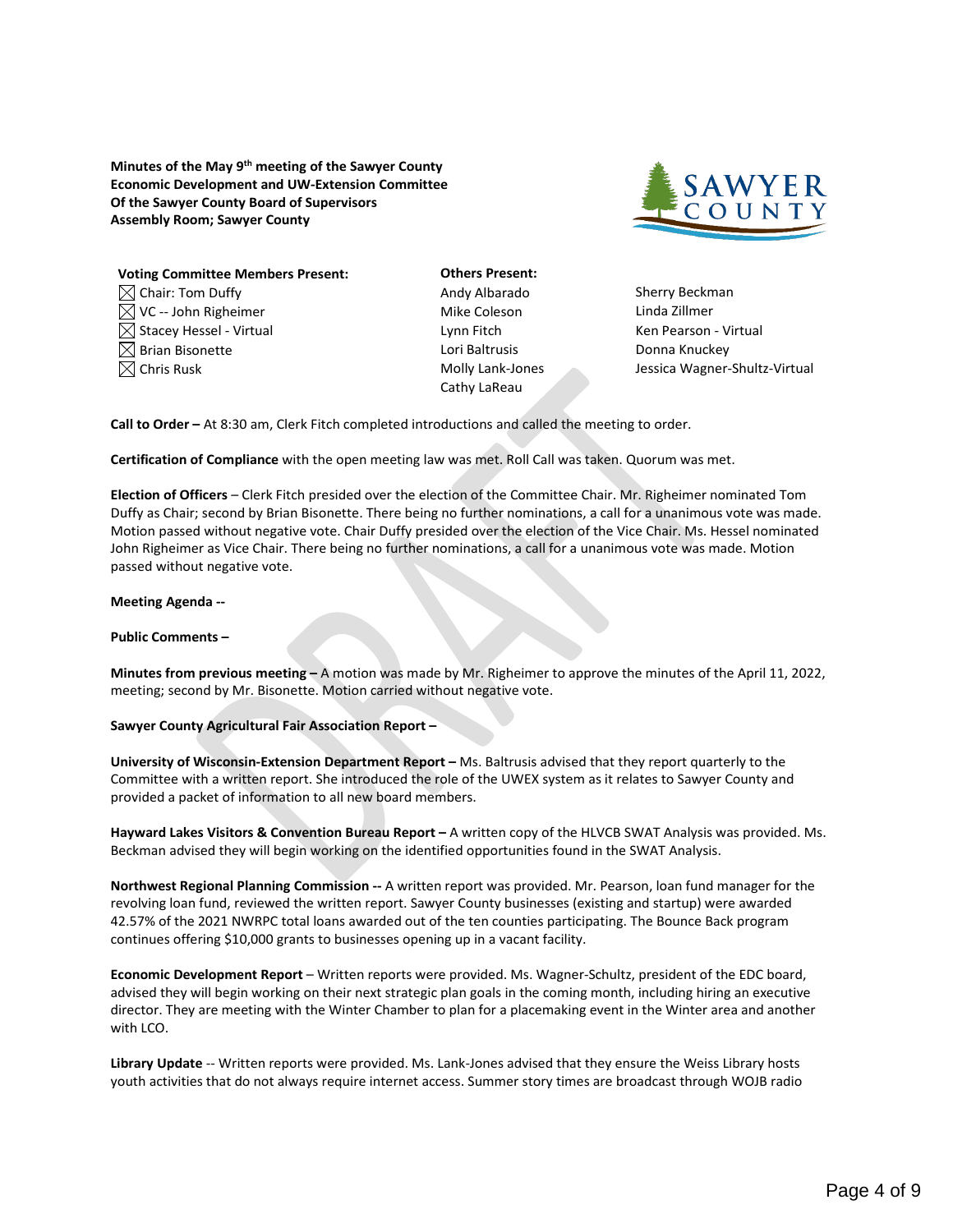station. Ms. Knuckey read the mission statement of the Winter Public Library. The water issue has now caused black mold; they are considering a \$26,000 project to line the cement walls and would like to request ARPA funds for part of the costs. She also relayed her summer youth programming plans.

**Motorized and Non-Motorized Trails** -- Ms. LaReau advised they are gearing up for a busy ATV season. County and federal forest trails should be opening by the 15<sup>th</sup>. They have three trail counters that will be used to monitor trail activity. The Alliance has purchased a commercial grader to groom the ATV trails. Mr. Duffy provided copies of an email report from Ben Popp and he reviewed the highlights.

**Historical Society** – Ms. Lank-Jones reported that there were over 130 people in attendance at the last Historical Society speaker event at the Weiss Library.

**Meeting Date/Time –** The next meeting of the Economic Development and UW-Extension Committee will be Monday, June 6, at 8:30 am in the Assembly Room.

Meeting adjourned at 9:38 am Minutes recorded by Lynn Fitch, County Clerk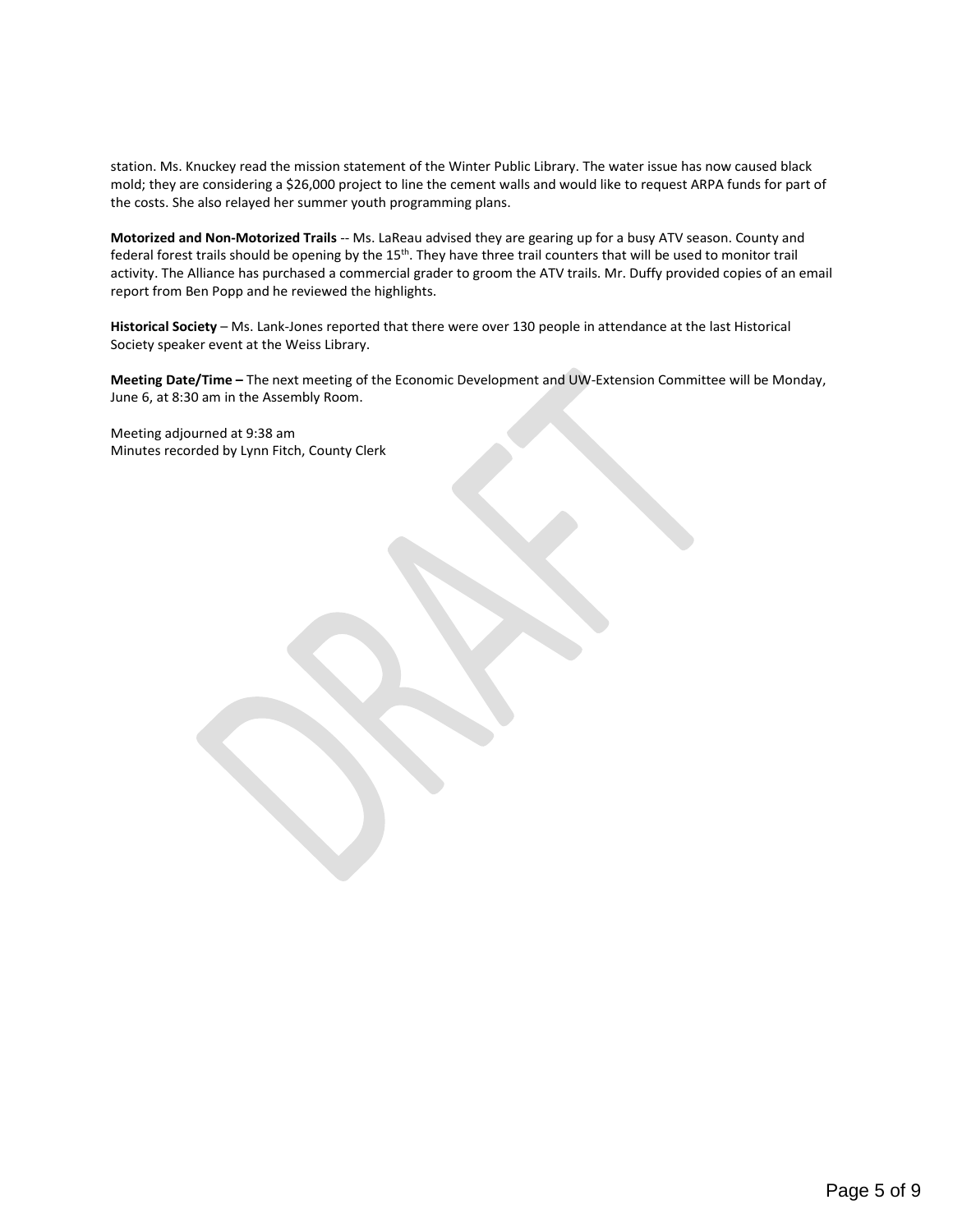#### June 2022 Hayward Lakes VCB Marketing Report

### <span id="page-5-0"></span>**Spring Campaign Highlights:**

WDIO TV Digital Campaign Silent Sport Media Branding Campaign Started a local PR campaign that includes radio and Sawyer County Record and Sawyer County Gazette newspapers.

Influencers and travel writers scheduled adventures

- Social Media Influencers arrive on June 1st-3<sup>rd</sup>. History, shopping, and outdoor fun adventure
- LCO Pow Wow July 16-18<sup>th</sup>
- Mad Dog and Merrill Gilling Show at Hall of Fame on August 4<sup>th</sup>
- Instagram Influencer Aug  $9-11^{\text{th}}$
- Southern Sawyer County travel writers arrive on August 26<sup>th</sup> -28<sup>th</sup>.

#### **Wisconsin Department of Tourism**

- WI Traveler June Custom Email will spotlight outdoor recreation. Writer and photographer here om June 2<sup>nd</sup>. Points of interest include Wilderness Walk, Fresh Water Fishing Hall of Fame and fishing on Chippewa Flowage.
- ARRIVALIST data-1st Q Top 3 origin markets were Minneapolis, MN, Lacrosse, WI and Duluth, MN February was the most visits Friday was the most popular arrival day
- Destination Marketing Development Grant-Application is due September 1<sup>st</sup>. An independent thirdparty vendor will conduct in-depth research. Define a brand, focus a promotional strategy, and secure data that measures the impact of visitors on the local economy. Max award is \$39.550

**Website Redesign**: Great progress. All content has been updated and entered. Launch date is June 15th.

Approved the 2022-2023 Hayward Lakes VCB budget. Fiscal year starts on July 1st. The board of directors instructed us to request \$50,000 from Sawyer County like the last several years. History of appropriation. (Last 17 years)

2022 \$50,000 2021 \$50,000 2020 \$50,000 2019 \$50,000 2018 \$43.500 2017 \$43.500 2016 \$43.500 2015 \$43,500 2014 \$43,500 2013 \$43,500 2012 \$43,500 2011 \$43,500 2010 \$43,500 2009 \$60,000 2008 \$60.000 2007 \$65,500 2006 \$65,500 2005 \$61,182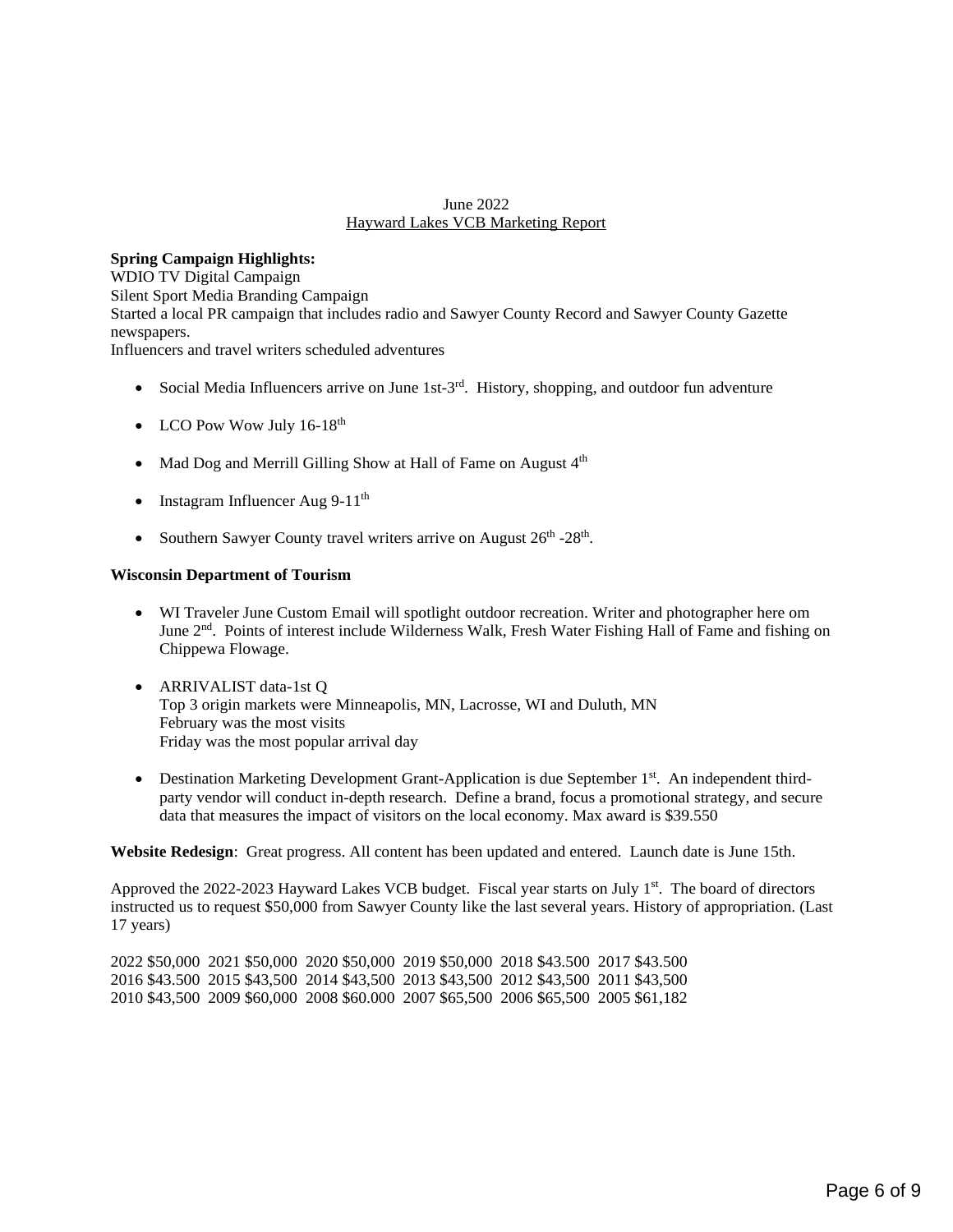### **PR:**

**3/23/22 Ceng News-**An Angler from West Virginia Catches a Record-Breaking Muskie and Returns it to the Lake... references Hayward, WI and Cal Johnson's musky

3/22/22 USA Today FTW-Catch of Giant Muskie breaks 25 year old record West Virginia…references LCO 67 pound 8 ounce Cal Johnson musky

3/23/22 Great Lakes Now-Who Caught the World's Largest Muskie? Fresh Water Fishing Hall of Fame 3/28/22 Newsweek-West Virginia Angler Catches Record Breaking Muskie, Throws it Back in the Lake…reference Hayward, WI

2/23/22 Cottage Life-Kennorias Husky the Muskie Statue to be Restored in Canada. References Fresh Water Fishing Hall of Fame

3-26-22 WTMJ-Girlfriend Getaways, Spider Lake lodge/resorts/local dinners and ding and live music

4/8/22 Portsmouth Daily Times-Muskie: A Fish for all Seasons. Hall of Fame and World Record Musky Louis Spray

4/9/22 Daily Independent-Muskie: Muskie: A Fish for all Seasons. Hall of Fame and World Record Musky Louis Spray

4/25/22 Destination Wisconsin Newsletter-Destination Profile: Hayward Lakes

4/30/22 Pioneer Press-Late Ice Out, Chippewa River and Hayward Bait

4/30/22 Duluth News Tribune-Late Ice Out, Chippewa River and Hayward Bait

5/1/22 Detroit Lakes Tribune-Late Ice Out, Chippewa River and Hayward Bait

5/1/22 Muskie First-New Muskie Controversary, Larry Ramsell

5/7/22 CBS 2 Duluth-WI Fishing Opener

5/8/22 WDIO Duluth-WI Fishing Opener at Hall of Fame

5/6/22 WI Public Radio-WI Fishing Opener

5/24/22 Outdoorsfirst.com Musky First "Make Way for Muskies" featured Hall of Fame and Chippewa Flowage

5/23/22 KDLH Duluth and WQOW Eau Claire-Lake Chippewa Flowage Bog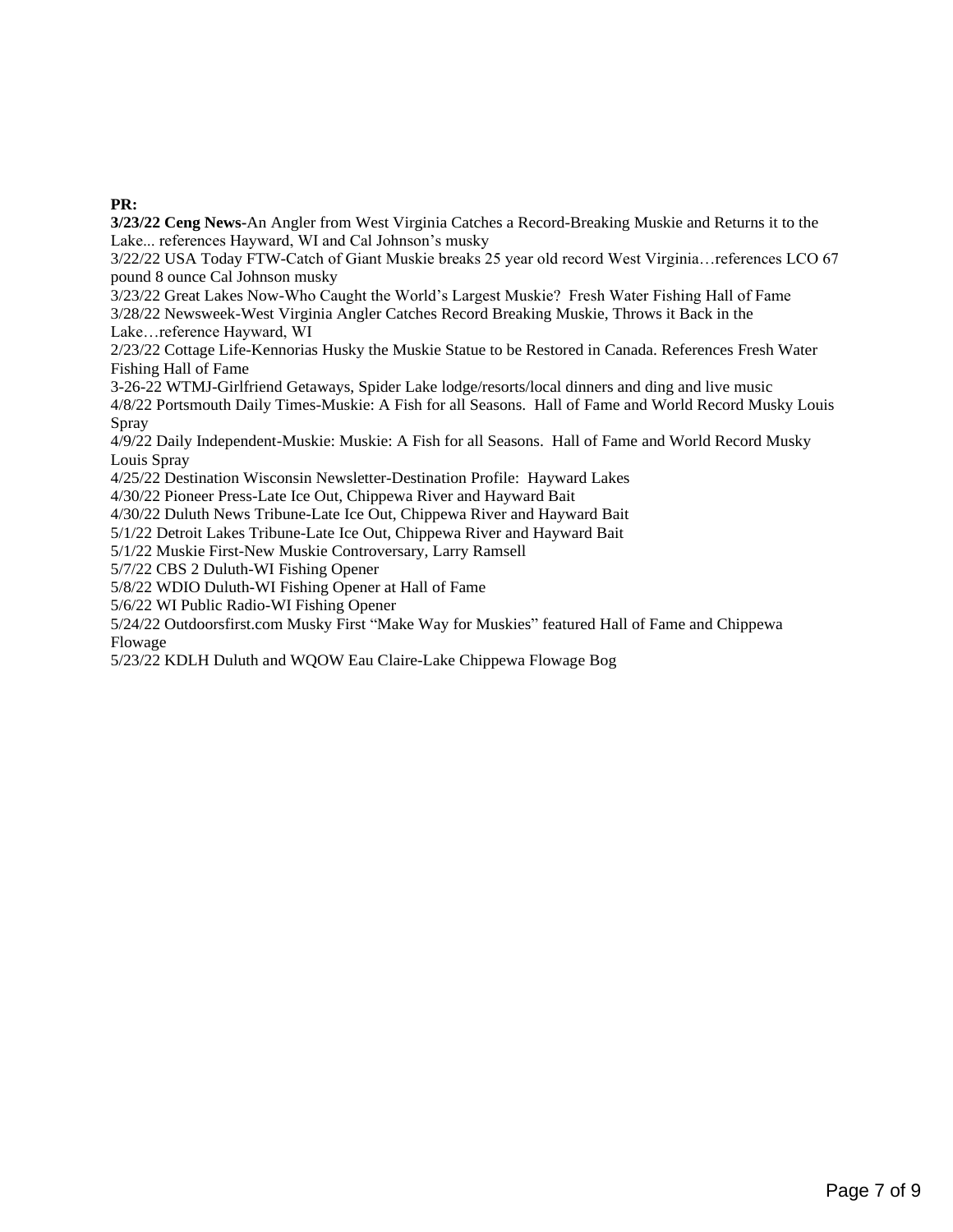<span id="page-7-0"></span>

## SHERMAN & RUTH WEISS COMMUNITY LIBRARY

Director's Report by Molly Lank-Jones May 26, 2022

### LIBRARY HOURS

- Monday, Wednesday, Thursday, and Friday 10 a.m. to 5 p.m.
- Tuesday 10 a.m. to 7 p.m.
- Saturday 10 a.m. to 1 p.m.
- Curbside pickup provided during operating hours by calling ahead: 715-634-2161. Visit [www.weisscommunitylibrary.com](http://www.weisscommunitylibrary.com/) for more information.

### JACK LINK'S AQUATIC CENTER DONATES PASSES FOR EACH SUMMER READING APPLICANT (ALL AGES)

Jack Link's Aquatic & Activity Center is donating a threeday pass to every person who signs up for our library's Summer Reading Program (for all ages, up to 300 people). The Aquatic Center is located at 714 W Hokah Street in Minong. Our library is so very grateful for the company's generosity and this great opportunity for our community and visitors.



 **Jack Link's Aquatic & Activity Center, Minong**

### ASSISTANT DIRECTOR ANN LARSON AWARDED 2022 WLA "PARALIBRARIAN OF THE YEAR"

Assistant Library Director Ann Larson wears a lot of hats, except for a sleeping cap. NWLS Director In April, Sherry Machones and two of her staff members suggested that Director Molly Lank-Jones should nominate Ann for the Wisconsin Paralibrarian of the Year award. Although Ann has two college degrees, she does not have a Master's in Library Science. Thus, she is considered a paralibrarian by the Wisconsin Library Association. Library Board President Karen Duffy, Director Molly Lank-Jones, and an NWLS staff member wrote letters of recommendation. Last week, NWLS informed Molly that Ann had been chosen out of all the "paralibrarians" in the entire state!

The criteria for the Paralibrarian of the Year Award includes the following:

- Excellence in job performance, including contributions enabling their library to best serve its patrons and/or its community.
- The encouragement of literacy and the use of the library's resources.
- A commitment to free access to information for all.
- The candidate's work to build networks. organizations, and/or groups to support excellence in library work and new career paths for library support staff.
- The candidate's efforts to improve communication and the breaking down of barriers between support staff and the MLIS librarians with whom they work.

Ann will receive the following this year:

- A profile in the WLA newsletter.
- Complimentary registration to the Support Staff & Circulation Services Annual One-Day Conference on May 26.
- Complimentary registration to the WLA Annual Fall Conference, including admission to the awards ceremony.

Ann's level of work is exemplary. Director Molly and the rest of the staff are so proud of her accomplishment.

### OUR LIBRARY'S SUMMER READING PROGRAM

A trip to the Sherman & Ruth Weiss Community Library provides enchantment for children, enrichment for adults, an intellectual foundation for the community, and lots of fun.

#### **The Summer Reading Program**

The library encourages people of all ages to sign up for the Summer Reading Program. The library will provide a variety of reading challenges, programs, activities, and prize drawings throughout the summer.

- Theme: *Oceans of Possibilities*.
- Dates/Times: June 6 July 31. Some will be held once in the a.m. and once in the p.m.
- Audience: From 0 to 100+.